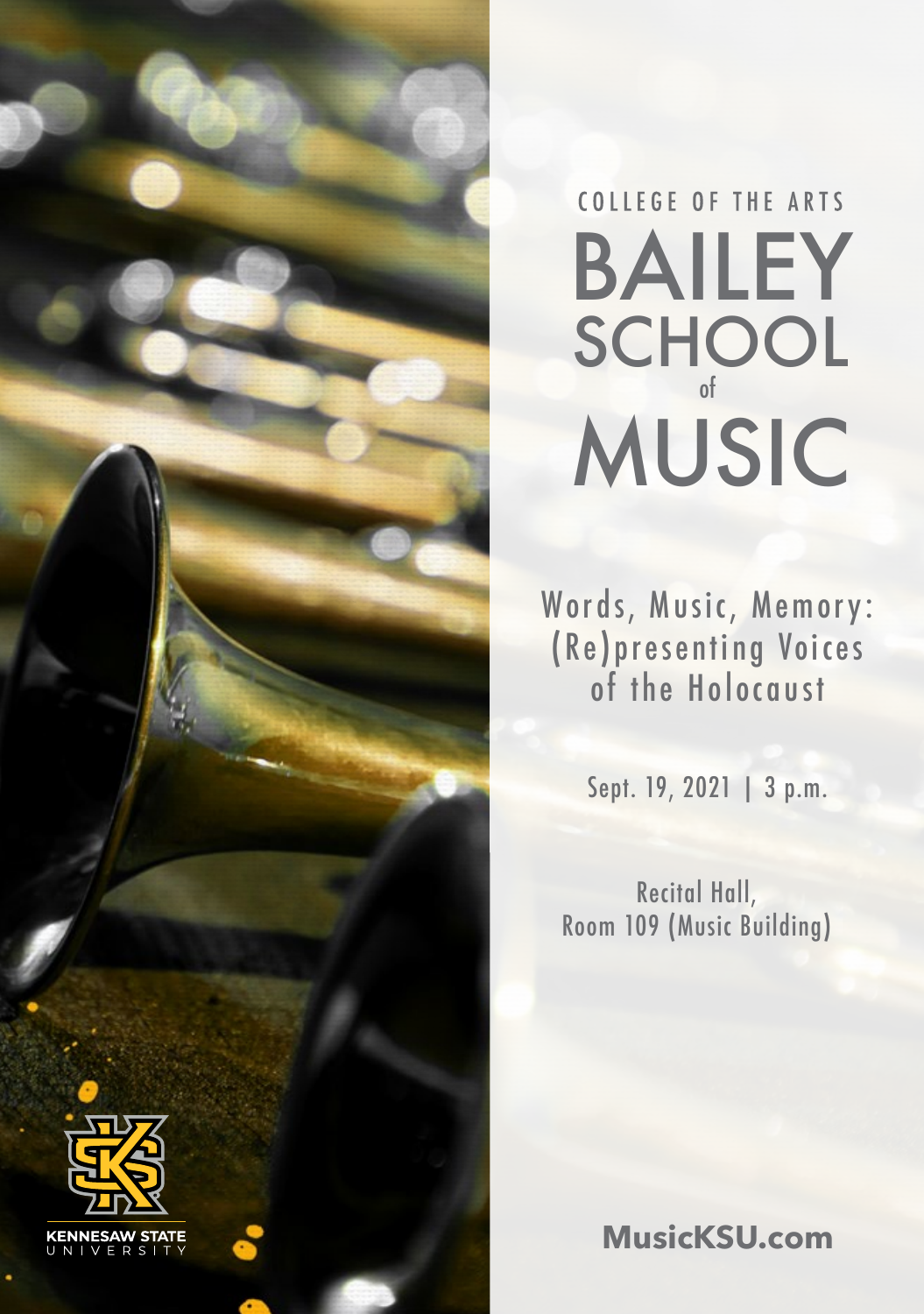### **School Music of Dr. Bobbie Bailey**

#### **Welcome to the Bailey School of Music at Kennesaw State University!**

A student-centered academic community on the move, we are passionate about learning through transformative musical and educational experiences. Music engages, heals, elevates, and inspires. The Bailey School of Music's talented students, expert faculty and dedicated staff connect and empower people near and far, and, in so doing, work to improve the world.

Nestled in the Kennesaw State University College of the Arts, the Bailey School of Music enjoys an extraordinary ecosystem of artistic expression and scholarship. Therefore, music students enjoy both distinctive personal attention and the resources of a thriving, large public university. What's more, our Kennesaw and Marietta campuses breathe and contribute to the dynamic cultural, economic, and geographic assets of metro Atlanta.

Music makes for a fabulous journey! Here, you'll find a world of sounds, ideas, and possibilities on the stage as in the classroom. Let us hear from you as we shape extraordinary futures together.

Jesús Castro-Balbi, D. M. A. Director and Professor Dr. Bobbie Bailey School of Music

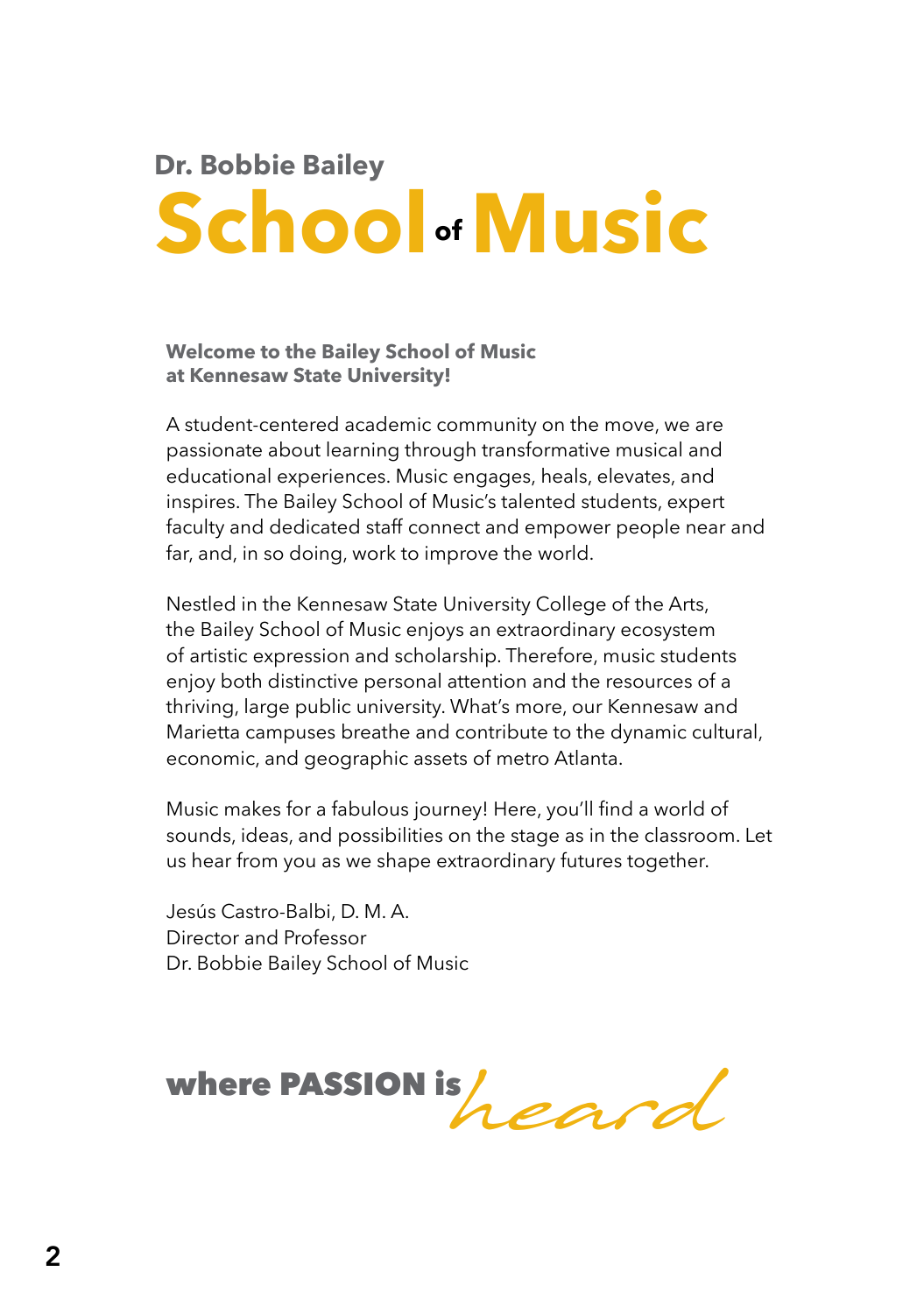## THE MUSEUM OF HISTORY AND HOLOCAUST EDUCATION

The Museum of History and Holocaust Education (MHHE) at Kennesaw State University presents public events, exhibits and educational resources focused on World War II and the Holocaust in an effort to promote education and dialogue about the past and its significance today.

Through educational dialogue about World War II and the Holocaust, our programs emphasize:

- Multiple and complex human experiences
- Ethical and political consequences
- Respect for difference and diversity of life
- Acceptance of civic and personal responsibility

Established in 2003, the MHHE comprises one unit within the Kennesaw State University Department of Museums, Archives, and Rare Books (MARB), under the leadership of Dr. Catherine Lewis, Assistant Vice President and Professor of History at Kennesaw State University.



historymuseum.kennesaw.edu

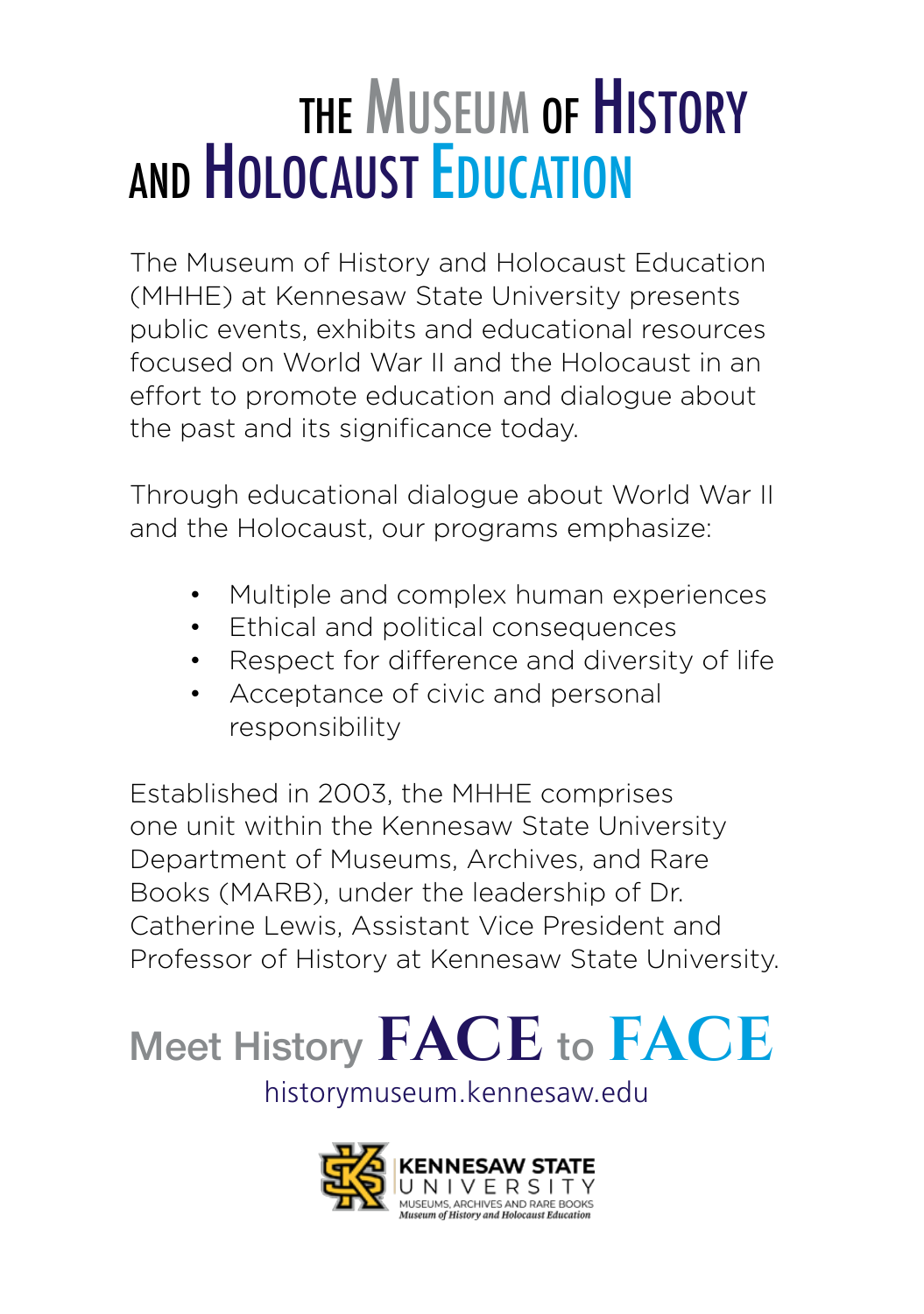### ROGRAM

Introduction Adina Langer

**Commentary** Sheena Ramirez

#### **LORI LAITMAN (b. 1955)**

*I Never Saw Another Butterfly*  IV. The Garden V. Man Proposes, God Disposes VI. The Old House

Sheena Ramirez, soprano Jeanette Zyko, English horn

#### **LORI LAITMAN**

*The Secret Exit* II. When in Early Summer

Sheena Ramirez, soprano Jeanette Zyko, English horn

> **Commentary** Sheena Ramirez

#### **LORI LAITMAN**

*The Ocean of Eternity* I. The Ocean of Eternity II. Futureless III. The Morning was Blue IV. Wild Flowers

Sheena Ramirez, soprano Jeanette Zyko, oboe Jeremiah Padilla, piano

INTERMISSION

**Commentary** Laurence Sherr

#### **LAURENCE SHERR (b. 1953)**, arr.

*Yid, du partizaner* Sheena Ramirez, soprano Jeremiah Padilla, piano

#### **LAURENCE SHERR**

*In the Free Forests,* premiere Jeanette Zyko, oboe Jeremiah Padilla, piano

> **Commentary** Sheena Ramirez

#### **LORI LAITMAN**

*In Sleep the World is Yours* I. Lullaby II. Yes III. Tragedy

Sheena Ramirez, soprano Jeanette Zyko, oboe Jeremiah Padilla, piano

> **Commentary** Sheena Ramirez

Audience Question and Answer Adina Langer, Sheena Ramirez, Laurence Sherr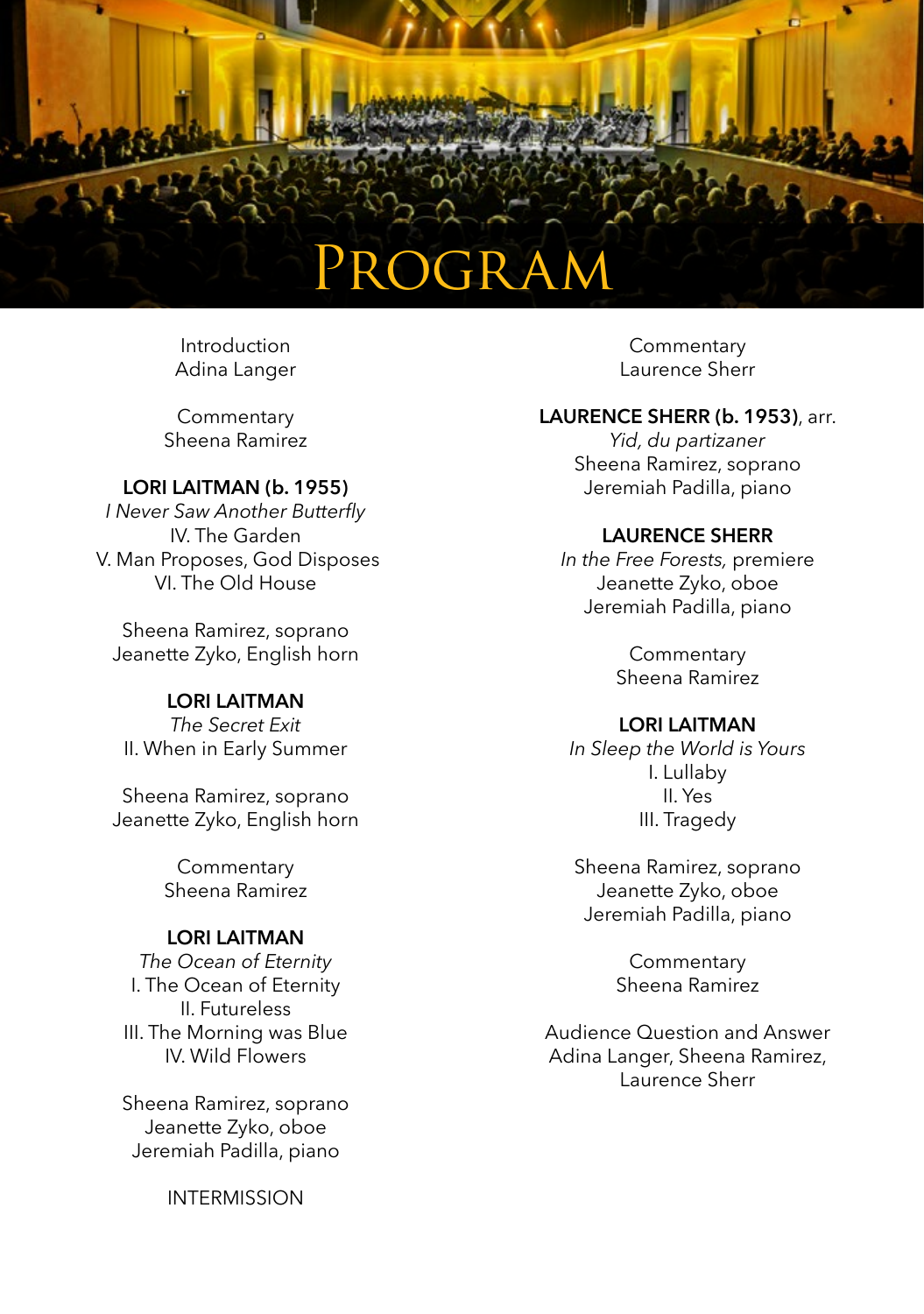### PROGRAM NOTES

#### **LORI LAITMAN (b. 1955) I Never Saw Another Butterfly (1996, 2018)**

In 1995, soprano Lauren Wagner asked me to write a song cycle using texts from *I Never Saw Another Butterfly*, an astonishing collection of poems written by children from the Terezín Concentration Camp. One cannot help but be touched by the hope, innocence and truth of the poems. Around this time, I was also considering writing a piece for saxophonist Gary Louie, and the idea of using saxophone as the sole partner for the voice seemed perfect, as the sound of the saxophone could be haunting and soulful, as well as reminiscent of Klezmer music. I later created versions for clarinet and bassoon, each of which contributes its own unique timbre. The cycle has six songs, three of which are presented today.

 "The Garden" was written by Franta Bass, who was born in Brno on September 4, 1930. He was sent to Terezín on December 2, 1941, and died in Auschwitz on October 28, 1944. The little boy walking along the garden path is portrayed by a weaving saxophone part with subtle rhythmic changes. Both parts build to a climax, then abruptly come to a close as "the little boy will be no more."

"Man Proposes, God Disposes" was written by the three children who signed their name Koleba. The poem recognizes that those who were "rich before" would perish much faster in the camps than those accustomed to a harsher life. This short song employs simple melodies, and the use of vocal glissandi projects a cabaret atmosphere.

"The Old House," also written by Franta Bass, ends the cycle. The barren image of the deserted house is captured by the saxophone repeatedly playing one note, like a bell tolling. As the poet recalls happier days, the voice and saxophone become more expressive and expansive in range, but then return to the sparse opening texture. The phrase "rotting in silence" is repeated sequentially three times, descending to bring the cycle to a close with the voice alone, whispering.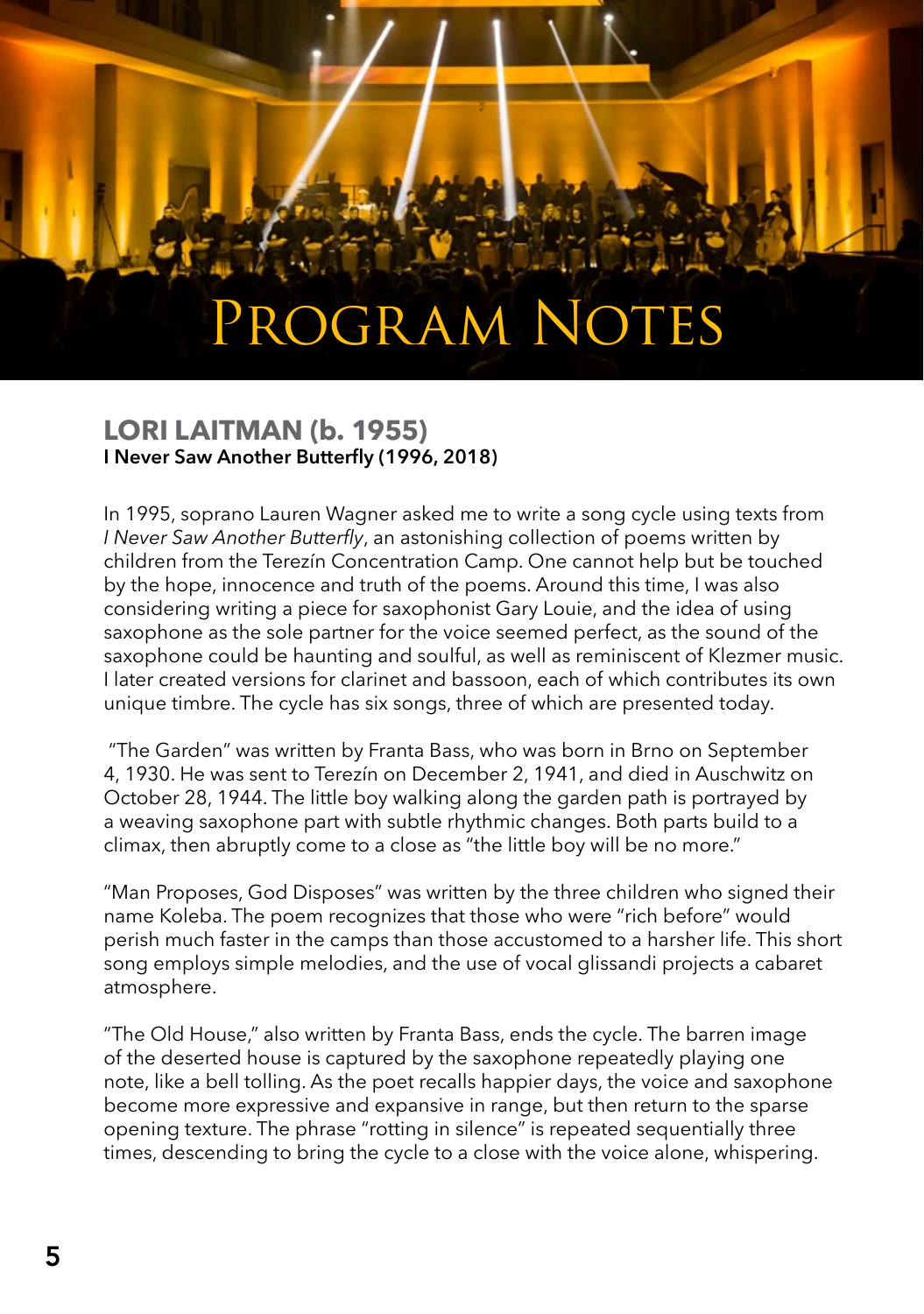#### **LORI LAITMAN The Ocean of Eternity (2017)**

In February of 2016, Michael Couper approached me about composing a piece for soprano, saxophone and piano. For the text, we turned to the poetry of the great German/Sri Lankan poet Anne Ranasinghe, whose words we both admired, and settled on her *Four Stanzas on Mortality*. These poems reflect on life and death with precise and exquisite language.

Anne was born in 1925 to a Jewish family in Essen, Germany. She witnessed Kristallnacht and the burning of her town's synagogue before her family sent her to live with an aunt in England. As a result, she survived, but her family in Germany all were murdered by the Nazis.

Anne completed her schooling in England, training as a nurse. She met and married a Sri Lankan doctor, and after the war, moved with him to Sri Lanka. She raised 7 children, four of her own and three from her husband's prior marriage. Anne began writing in the late 1960's, and continued to do so until her death, at the age of 91, in December of 2016.

The first song, from which the cycle takes its name, opens with a plaintive oboe solo. Circular in nature, this motif descends in range and is reflective of the cycle of life. The theme is first echoed in the piano, and the voice.

The second song, "Futureless," has several distinct sections. Opening repetitions move to a livelier section as ties between past and present are delineated. As the matriarchs of the past are invoked, I employ modal harmonies to create an ancientsounding atmosphere. The song concludes with a sparse texture, commenting on the desolate nature of the text.

"The Morning was Blue" immediately provides a contrast with its lively tempos, as the narrator recalls the happier times of earlier days. Word painting is used to portray the strident calls of the gulls, and then again, as in the prior song, the texture thins, as the narrator focuses on the inevitability of death.

The last song, "Wild Flowers," speaks of how wild flowers will blossom from our ashes – a beautiful thought. I freely intersperse the opening "ocean of eternity" theme throughout this song. The oboe ends the cycle with one last iteration of the theme.

I composed the cycle between April and September of 2017. The premier took place at Scorca Hall at the National Opera Center in New York Cicy on February 9, 2019, with soprano Yungee Rhie, saxophonist Michael Couper, and pianist ChoEun Lee – who jointly commissioned the work.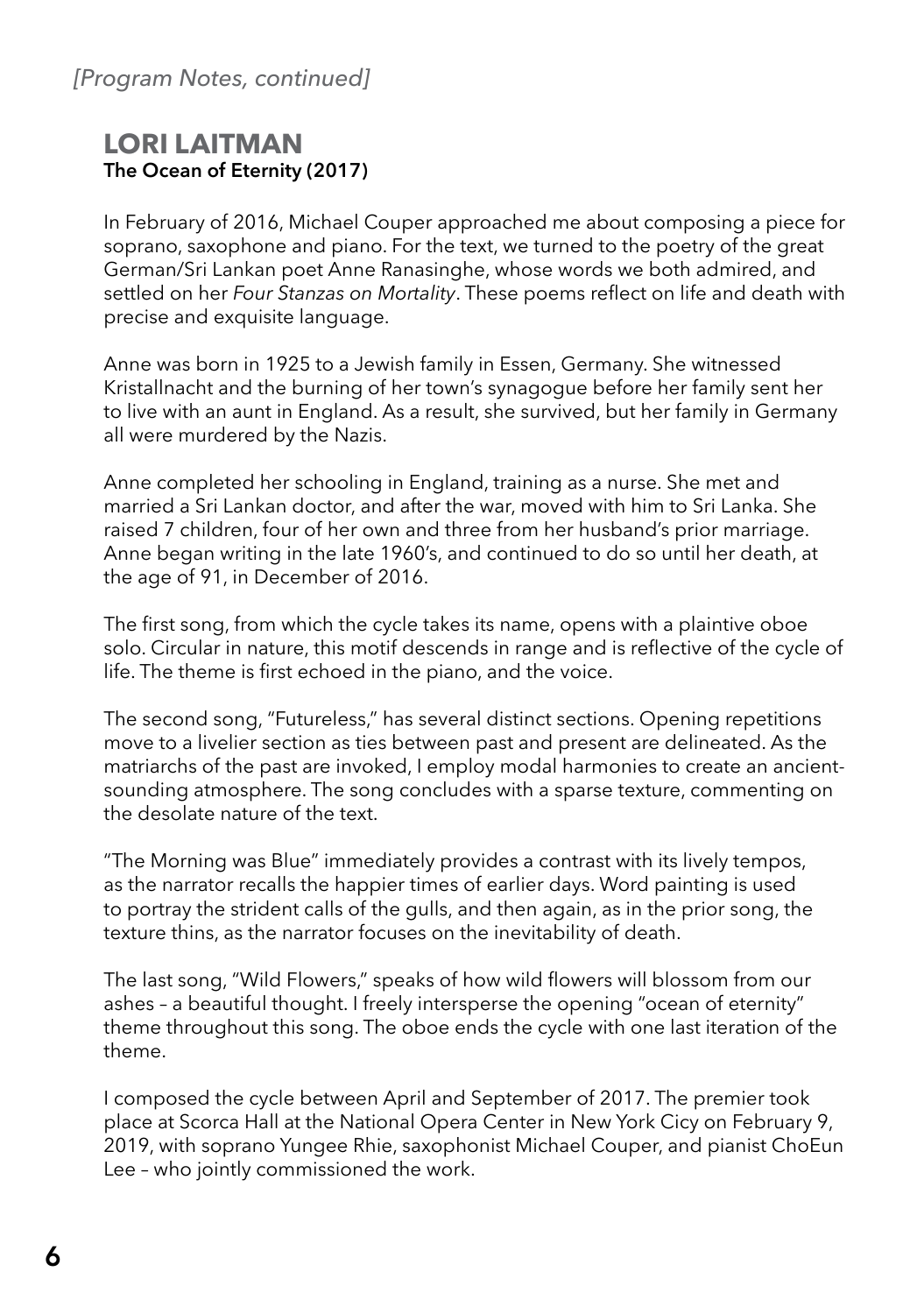#### **LAURENCE SHERR, arr. Yid, du partizaner (2015; rev. 2021)**

Shmerke Kaczerginski (1908–1954) was active as an archivist, poet, and youth leader in the Vilna ghetto. After fleeing with other Jewish partisans just before the 1943 Nazi liquidation of the ghetto, he eventually joined a Soviet partisan unit in the Lithuanian-Belorussian forests. For his fellow Jews in that unit, he created *Yid, du partizaner* by writing emboldening Yiddish lyrics to a Russian song he likely encountered in the forests. The lyrics speak of survival and revenge, and indeed, Kaczerginski participated in the liberation of his home city of Vilna in 1944. Immediately after the war, he worked assiduously to collect songs of the ghettos, camps, and partisans. These were published in several collections, most notably his comprehensive anthology *Lider fun di getos un lagern* (Songs from the Ghettos and Camps).

#### **LAURENCE SHERR In the Free Forests (2021)**

The creation and singing of songs were important and widespread activities among persecuted groups during the Holocaust. The songs served many purposes, such as expressing feelings, encouraging resilience and resistance, establishing identity, strengthening faith and courage, lamenting loss and current circumstances, and longing for earlier and better times. This sonata-form composition uses Shmerke Kaczerginski's partisan song *Yid, du partizaner* (Jew, You Partisan) as the first theme. The title is taken from the song's lyrics.

In choosing Kaczerginski's song as an historical source, I wanted to honor his work and help listeners become familiar with his life and contribution. He and the other partisans fought Nazi genocide and persecution, and their actions and songs illustrate courage, resistance, and survival amidst the tragedy of the Holocaust.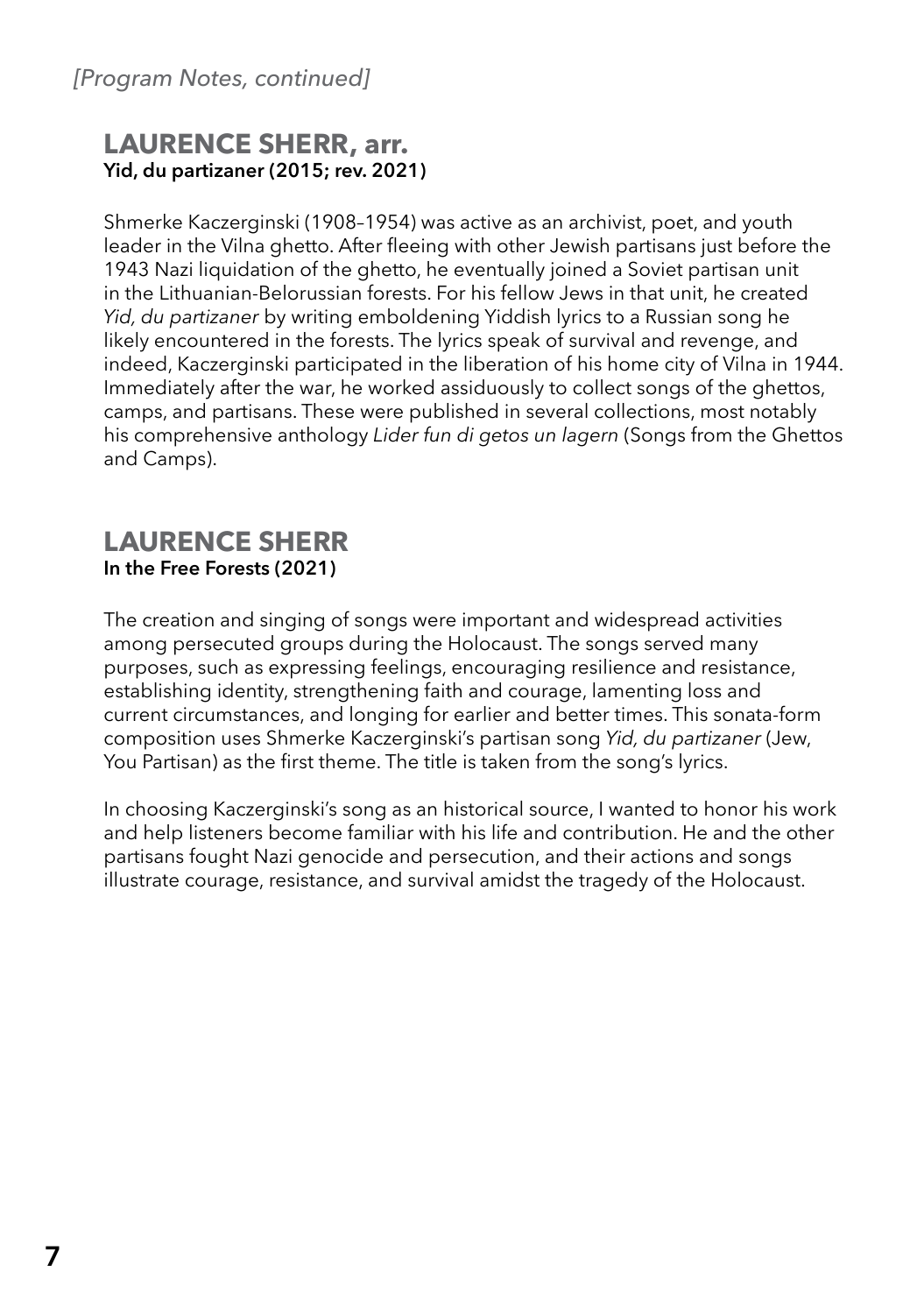#### *[Program Notes, continued]*

#### **LORI LAITMAN In Sleep the World is Yours (2013)**

*In Sleep the World is Yours*, with poetry by Selma Meerbaum-Eisinger, was commissioned by Mina Miller and Music of Remembrance. I composed the work between July and August 2013.

Selma was born to a Romanian Jewish family in 1924. A talented writer, she began writing poetry at age 15. Her works consist of fifty-two poems and five translations. In 1942 at age 18, Selma dies of typhus in a Ukrainian labor camp. Thanks to the dedication and love of her friends, and later her distant relatives, her poetry survived, resulting in the 2008 publication *Harvest of Blossoms*.

What I found inspiring about Selma's poetry was that she was able to speak the truth in simple but clear poetic language. Behind the apparent simplicity of her words, however, was a depth of feeling and thought, that for me, as a composer, was very exciting – because when setting a poem to music, I look for words that an audience can grasp aurally – but also for an underlying complexity, which provides me with opportunities for creating dramatic music to illuminate the text. In this respect, Selma's poems were perfect.

I chose three poems from Selma's book: "Lullaby," "Yes," and "Tragedy," which allowed me to create a cycle with a dramatic musical arc. The combination of soprano, oboe, and piano perfectly suited the mood of the poems.

"Lullaby" spotlights Selma's imagination, her capacity for love and hope, as well as her sense of foreboding, and the realization that dreams might provide the only comfort in the increasingly dark days.

"Yes" is a good example of simple surface language combined with a complicated subtext. The song progresses from a turbulent opening to a peaceful close, as Selma understands how memory will always keep loved ones close.

"Tragedy" ends the work, and her heartbreaking words reveal her reality: "to give all of yourself and realize / you'll fade like smoke and leave no trace." Yet, Selma kept writing. She knew how important the mind and imagination were when facing the unimaginable.

And how lucky for us that she did leave a trace. While one wonders how she would have grown, her beautiful poetry gives us a glimpse of a supremely intelligent, spirited, and gifted young girl.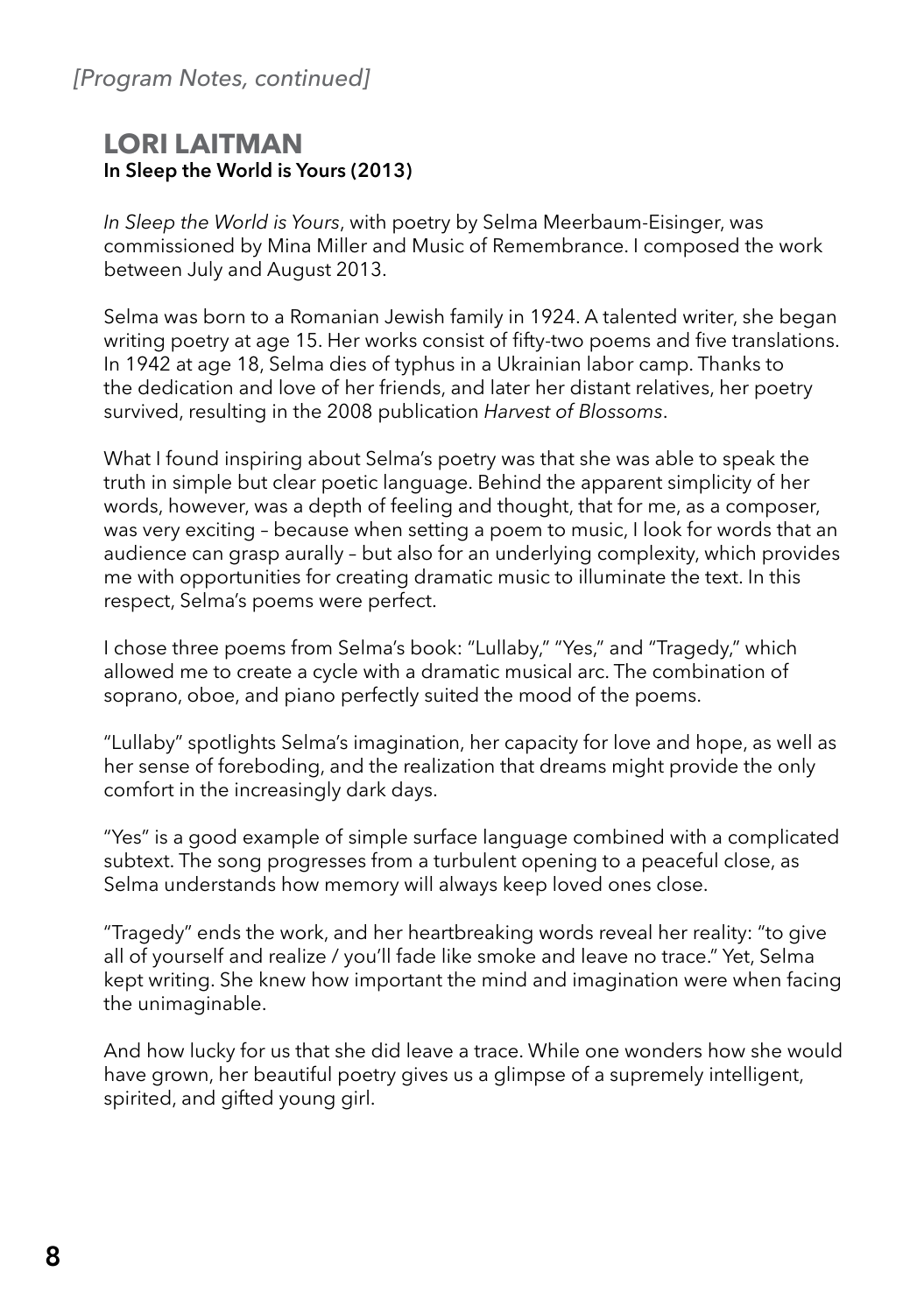### Poems and Translations

#### **František Bass (1930-1944)**

#### **The Garden**

A little garden, Fragrant and full of roses. The path is narrow And a little boy walks along it.

A little boy, a sweet boy, Like that growing blossom. When the blossom comes to bloom, The little boy will be no more.

Kolébá (M. Košek, H. Löwy, Bachner)

#### **Man Proposes, God Disposes**

 I. Who was helpless back in Prague, And who was rich before, He's a poor soul here in Terezin, His body's bruised and sore.

II. San Antonio III. Who was toughened up before, He'll survive these days. But who was used to servants Will sink into his grave.

#### **Franta Bass**

#### **The Old House**

Deserted here, the old house stands in silence, asleep. The old house used to be so nice, before, standing there, it was so nice.

Now it is deserted, rotting in silence – What a waste of houses, a waste of hours.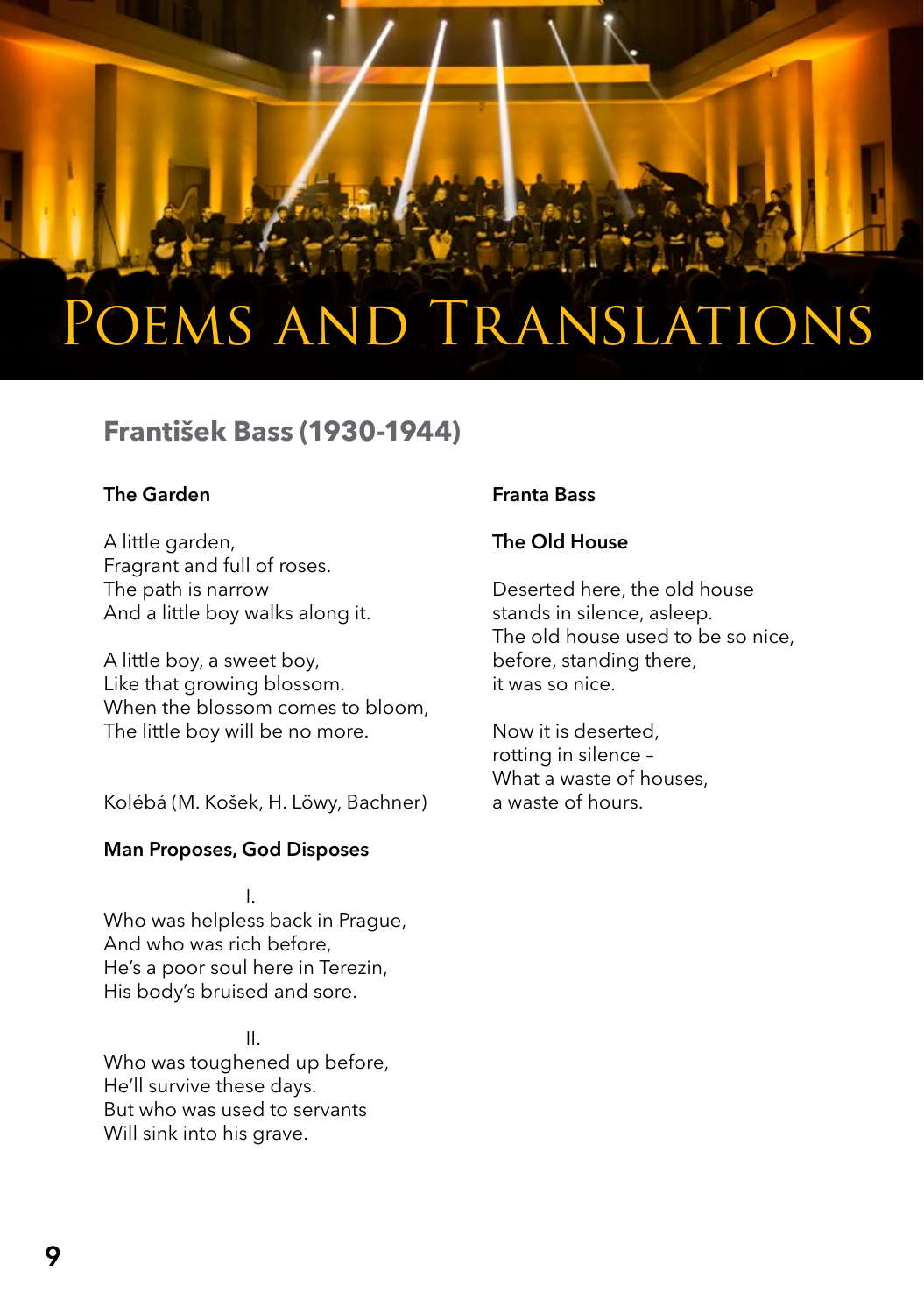#### *[Poems and Translations, continued]*

#### **Nelly Sachs (1891-1970) The Seeker and Other Poems**

When in early summer the moon sends out secret signs, the chalices of lilies scent of heaven, some ear opens to listen beneath the chirp of the cricket to earth turning and the language of spirits set free.

But in dreams fish fly in the air and a forest takes firm root in the floor of the room.

But in the midst of enchantment a voice speaks clearly and amazed: World, how can you go on playing your games and cheating time– World, the little children were thrown like butterflies, wings beating into the flames–

and your earth has not been thrown like a rotten apple into the terror-roused abyss–

And sun and moon have gone on walking– two cross-eyed witnesses who have seen nothing.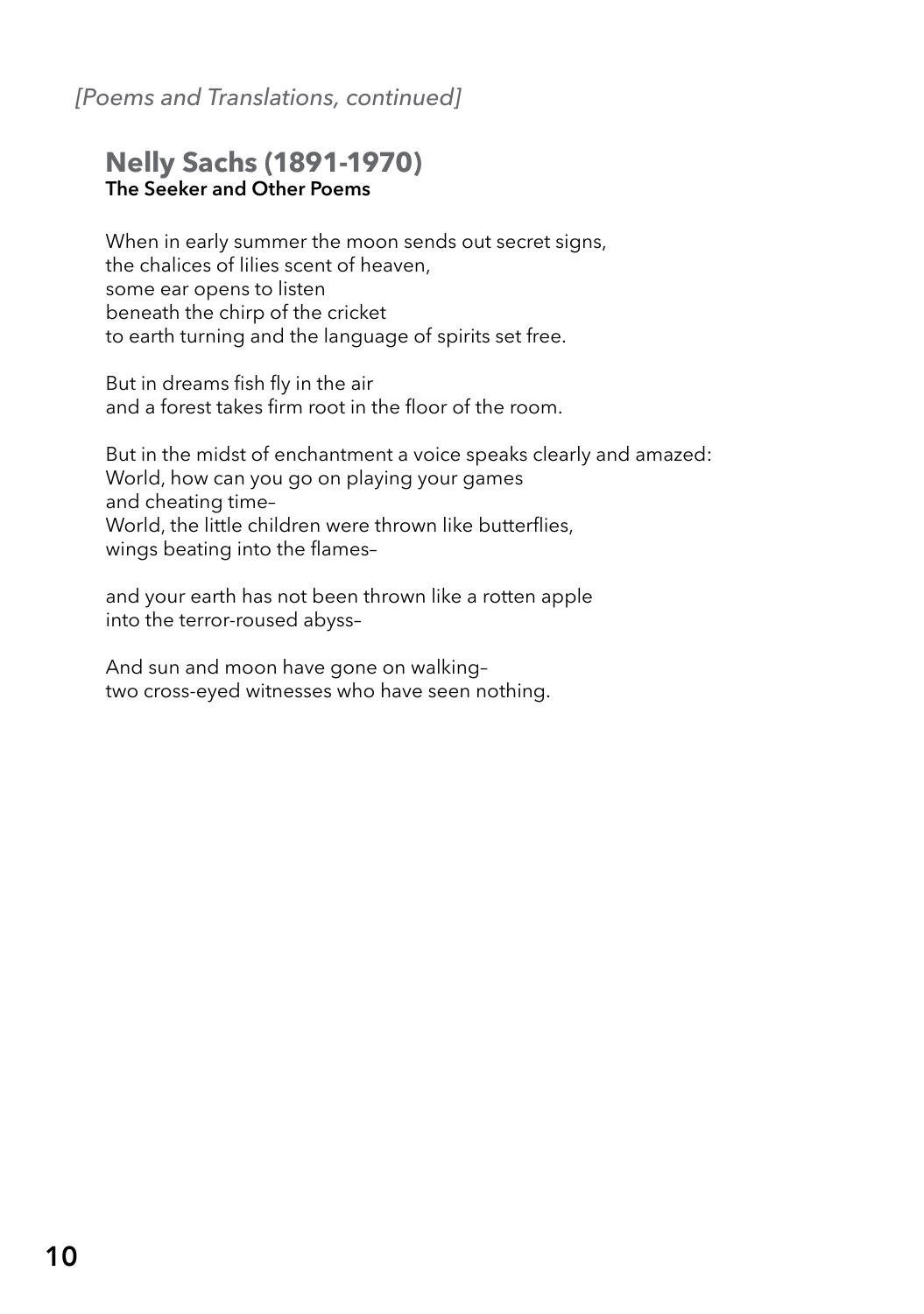#### **Anne Ranasinghe (1925 – 2016) Poems – Four Stanzas on Mortality**

Each yellow eyed day Drops like a stone In the ocean of eternity. I built my house By the water's edge And I watch the wind As it blows the sand As it blows my marks From the sand; I hear the wind Grieve in the eaves Worry the door And sift up the slats Of my floor. And the wind that is time And the ocean death Both sing of eternal loneliness.

\* \* \*

Our yesterday And our dead Do not return. Yet Their image lives in us. So that I am the one Who walked through the sea Who worshipped the calf The golden calf While God brooded over the mountain. And I am Ruth and I am Esther Miriam and Delilah; In me the past and present meet But I am futureless.

And what then Is there left to tell– That the morning was blue And crystal bright That we often loved In the white mooned night (The sweet sweet touch Of face and hand Despite the wind In the sand.) But the wind Reaps the tide, It laps my wall – I can hear the gulls, Their strident call, They are waiting For the spoil. Then The end, only dust, In forgotten soil, Or ashes in the wind

\* \* \*

And from our bones Wild flowers shall grow Or gulls swoop Where the ashes fall.

\* \* \*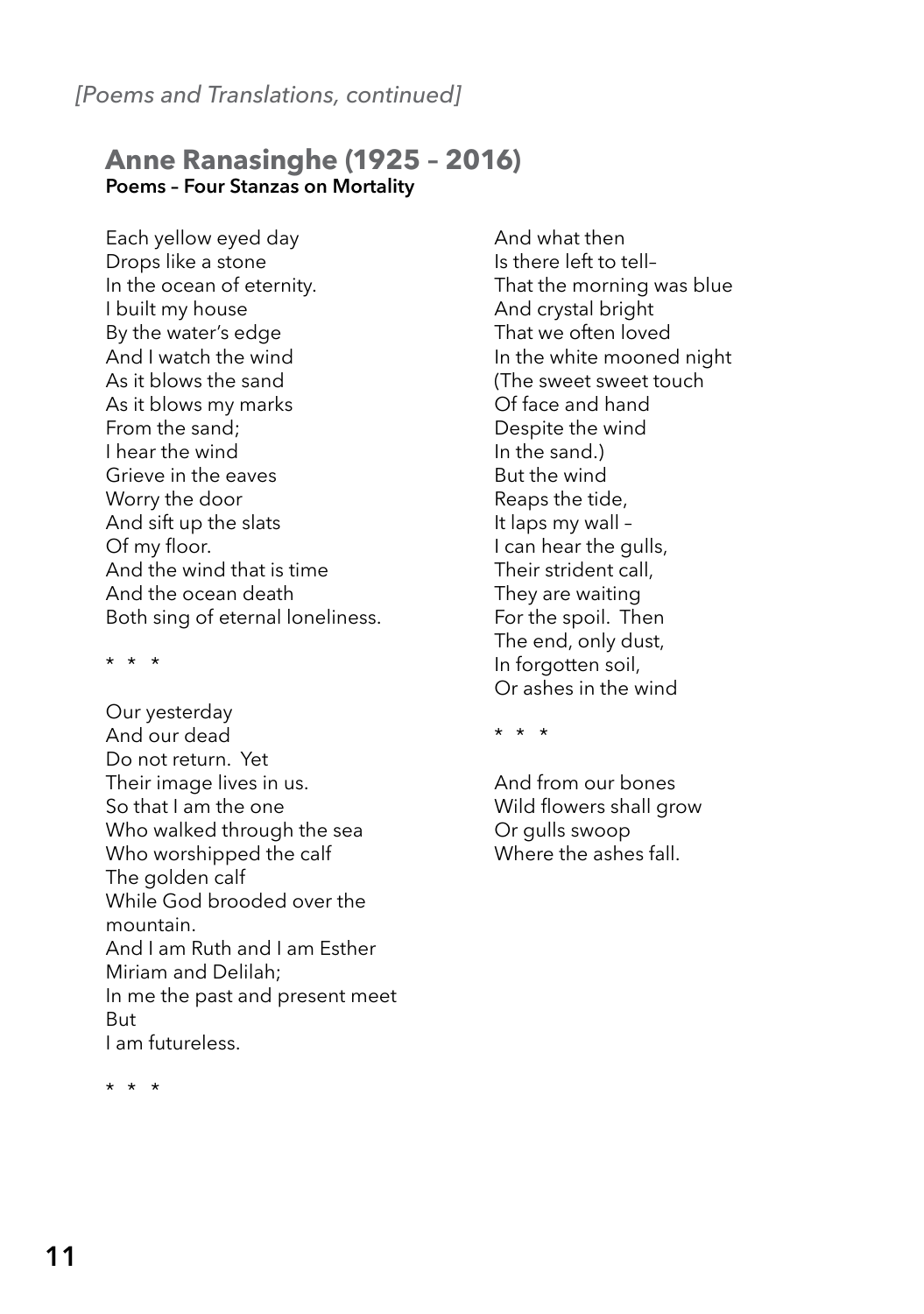#### **Shmerke Kaczerginski (1908-1954) Yid, du partizaner**

Fun di getos tfise-vent – In di velder fraye, Anshtot kaytn oyf di hent Ch'halt a biks a nayem. Oyf di oyfgabes mayn fraynt Kusht mir haldz un aktsl, Mitn biks ch'bin nit fun haynt Fest tsunoyfgevaksn.

Veynik zanen mir in tsol, Drayste vi milyonen, Raysen mir oyf barg un tol Brikn, eshalonen. Der fashist fartsitert vert, Veyst nit vu fun vanen – Shturmen vi fun unter erd, – Yidn-partizaner.

S'vort "nikome" hot a zin Ven mit blut farshraybst im, Far dem heylikn bagin Firn mir di shtraytn Neyn, mir veln keynmol zayn Letste mohikaner, S'brengt der nacht – di zunenshayn, Der yid, der partizaner.

Jew, You Partisan From the ghetto prison walls – In the free forests, Instead of chains on our hands I hold a new gun. On the exercises my friend Kisses my neck and shoulders, With the gun I haven't just today Sturdily grown up.

We lack something in numbers. Boldness we have of millions, In hill and valley we destroy Bridges, troop trains. The fascist becomes shaky, Doesn't know where or when – A storm arises from under the earth – Jewish-partisans.

The word "revenge" has a meaning When it is written in blood, Before the blessed dawn We lead the battles No, we will never be The last of the Mohicans, The night will bring – the sunshine, The Jew – the partisan.

From the collection *Songs Never Silenced*, Velvel Pasternak, editor and arranger, with translations from the Yiddish by Lawrence Berson, published by Tara Publications, 2003. Used by permission.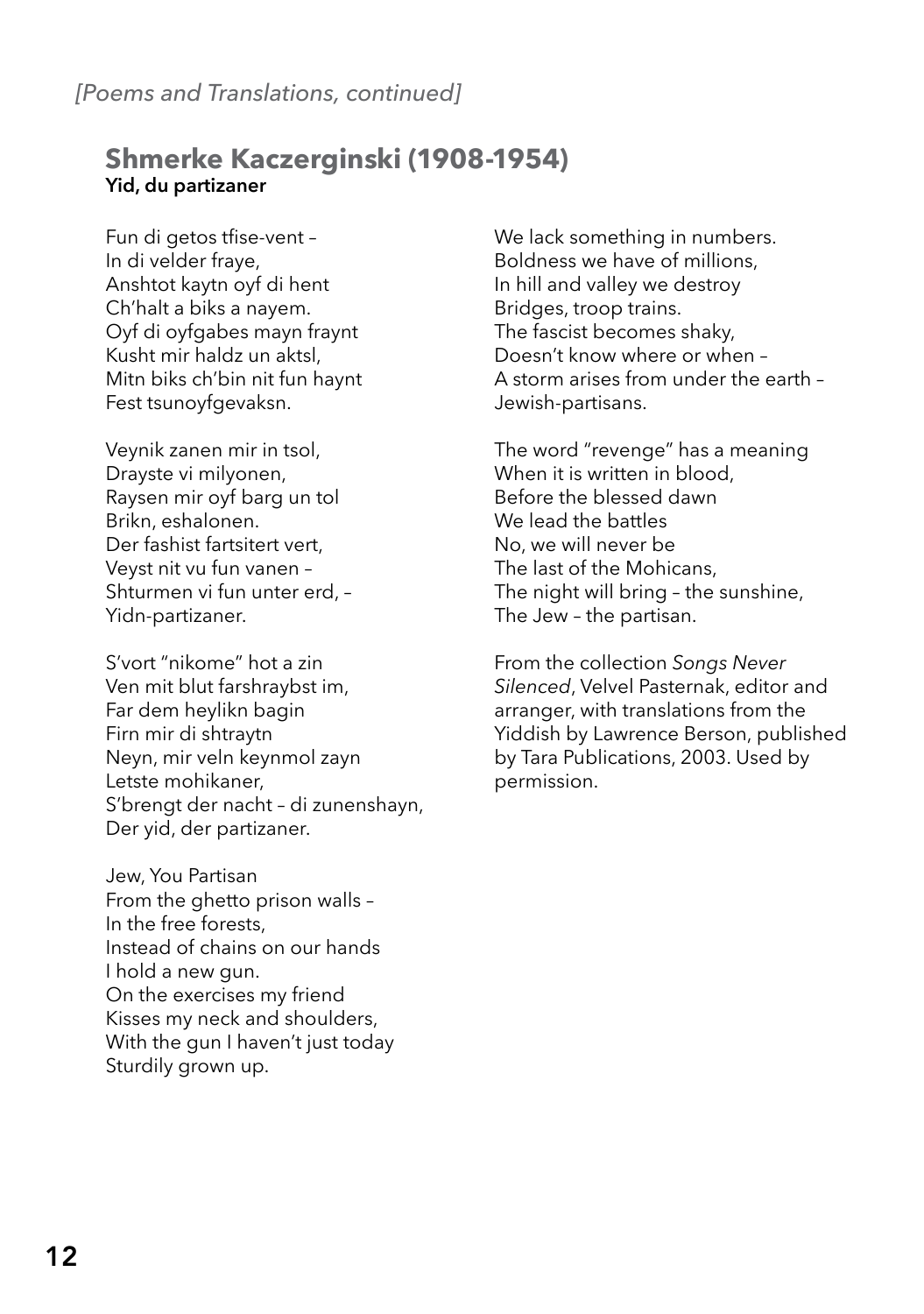#### **Selma Meerbaum-Eisinger (1924 – 1942) Harvest of Blossoms, Ich Bin in Sehnsucht Eingehülltt**

#### **Lullaby**

Sleep, my child, just fall asleep please sleep, and don't cry anymore Just look, in sleep the world is yours, please sleep and don't cry so hard

Close your eyes and fall asleep listen, the forest is rustling. In sleep there is no hate and no scorn, and in sleep you are not cold.

Sleep, my darling, and smile, my child, listen, the river is singing. Sleep, then the wind will sing of joy and sing of the blossoming spring.

Sleep my child and forget your ails, for you the day is dark. Bright is the night when a dream cuddles you,

so sleep my child, so sleep.

January 1941

#### **Yes**

You are so distant As distant as a star I thought I'd grasped. And yet you are near– just a little dusty like time that's past. Yes.

You are so huge. As huge as the shadow of that tree. And still you're just here too– just pale like a dream in my bosom. Yes.

July 6, 1941

#### **Tragedy**

This is the hardest: to give yourself away and then to see that no one needs you, to give all of yourself and realize you'll fade like smoke and leave no trace.

December 23, 1941

#### **Personnel**

Sheena Ramirez, soprano and commentary Jeanette Zyko, oboe, English Horn Jeremiah Padilla, piano Adina Langer, commentary Laurence Sherr, commentary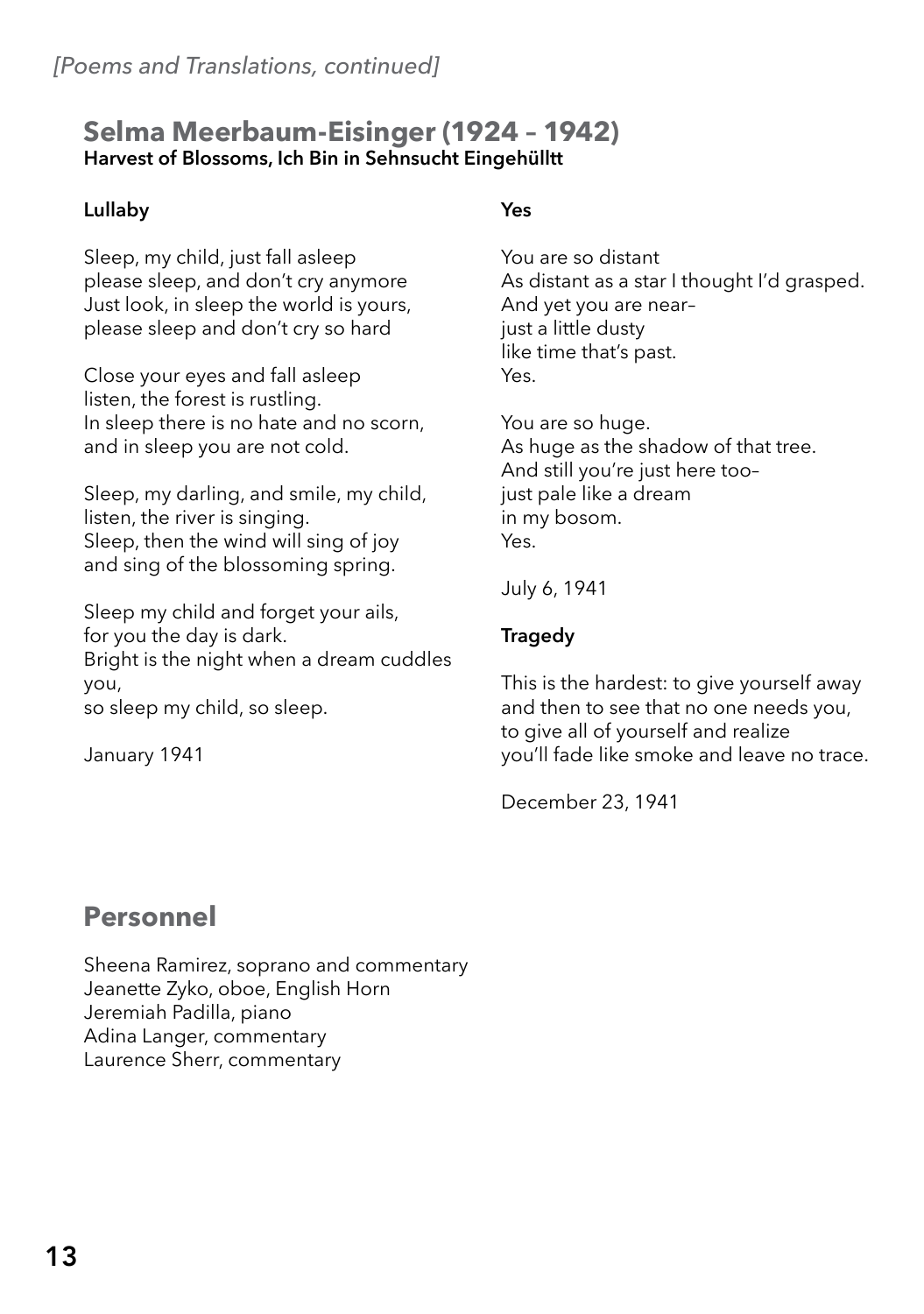### Biographies

#### **Sheena Ramirez**

Sheena Ramirez, described as a "light, perky soprano" (*New York Times*), has been thrilling classical audiences all over the country and around the world. In 2018, she presented a solo voice and organ recital in the Edinburgh Fringe Festival in Scotland and participated in the Opera Studio program at the American Institute of Musical Studies (AIMS) in Graz, Austria. In 2015, she won "Best Female Voice" at the International Gilbert and Sullivan Festival in Harrogate, England, as the lead in *Patience* with the Blue Hill Troupe. She sang leading roles in the American premiers of *Olivo e Pasquale* (Isabella) and *I Due Figaro* (Inez) with New York City Opera company Amore Opera, as well as the roles of Pamina (*Die Zauberflöte*), Frasquita (*Carmen*), and Gretel (*Hansel and Gretel*). As a light opera aficionado, within the Gilbert and Sullivan canon she has portrayed Patience (Patience), Yum Yum (*The Mikado*), Mabel (*Pirates of Penzance*), Josephine (*HMS Pinafore*), Phyllis (*Iolanthe*), Zorah (*Ruddigore*), Zara (*Utopia Limited*), The Plaintiff (*Trial by Jury*), and Casilda (*The Gondoliers*).

In 2021 she will be graduating with her Doctorate in Voice Performance, Pedagogy, and Literature at James Madison University. Her dissertation topic, "Words, Music, Memory: An Exploration of Four Soprano Song Cycles by Lori Laitman Based on Poetry from Victims of the Holocaust" examines the musical choices of the composer and performing artists when creating commemorative art song. Sheena is a graduate of Oberlin Conservatory (BM) and New England Conservatory (MM).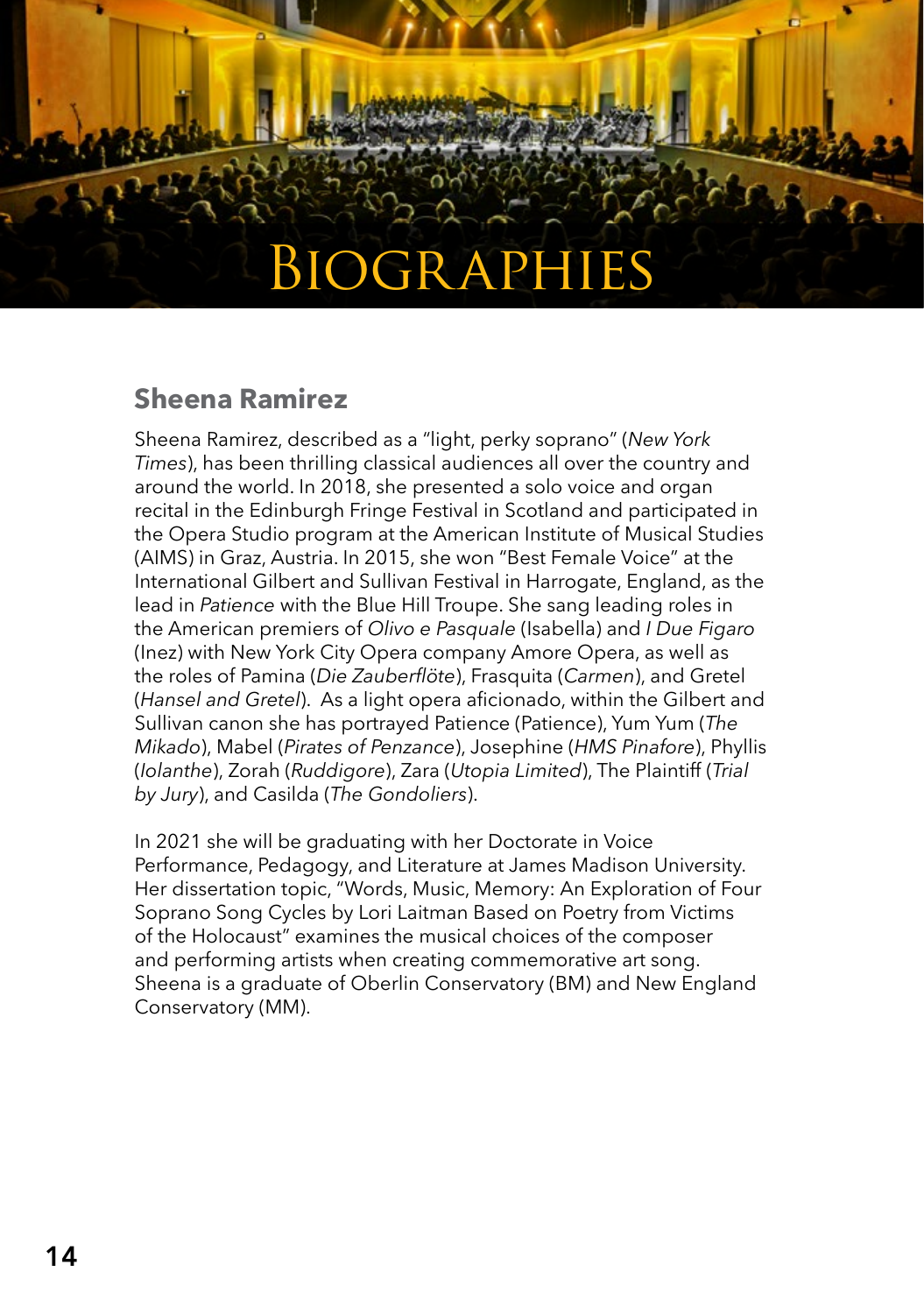#### **Jeanette Zyko**

Oboist Jeanette Zyko, praised by *Fanfare Magazine* and ArtsNash for her "refined playing" and "achingly beautiful lines," enjoys an active career as a chamber and orchestra musician.

A versatile artist, Dr. Zyko has played music ranging from twentiethcentury composer Louis Andriessen to Baroque composer Jan Zelenka, and her performances have taken her across the United States and abroad. As a solo and chamber musician, she has played in New Mexico, Indiana, Tennessee, Kentucky, and New York's Carnegie Hall, as well as in Canada, France, Costa Rica, and Argentina.

Equally at home as an orchestra musician, Dr. Zyko has performed with the Nashville Symphony, Nashville Opera, Indianapolis Symphony, Orchestra of St. Luke's, Gateway Chamber Orchestra, and Paducah Symphony. She can be heard on Summit Records with Gateway Chamber Orchestra, and her performances of Mozart's Gran Partita with this ensemble have earned her high praise from critics.

Prior to joining the faculty of James Madison University in 2016, Dr. Zyko held positions at Austin Peay State University and the University of Costa Rica. She received her training at the Hartt School of Music and Butler University, and she was the first oboist to receive the Doctor of Music Arts degree from Manhattan School of Music. Her teachers have included Humbert Lucarelli, Malcolm Smith, Georg Meerwein, and Stephen Taylor. Her students have won top positions in state and regional ensembles and have received performance scholarships for undergraduate and graduate programs as well as summer festivals.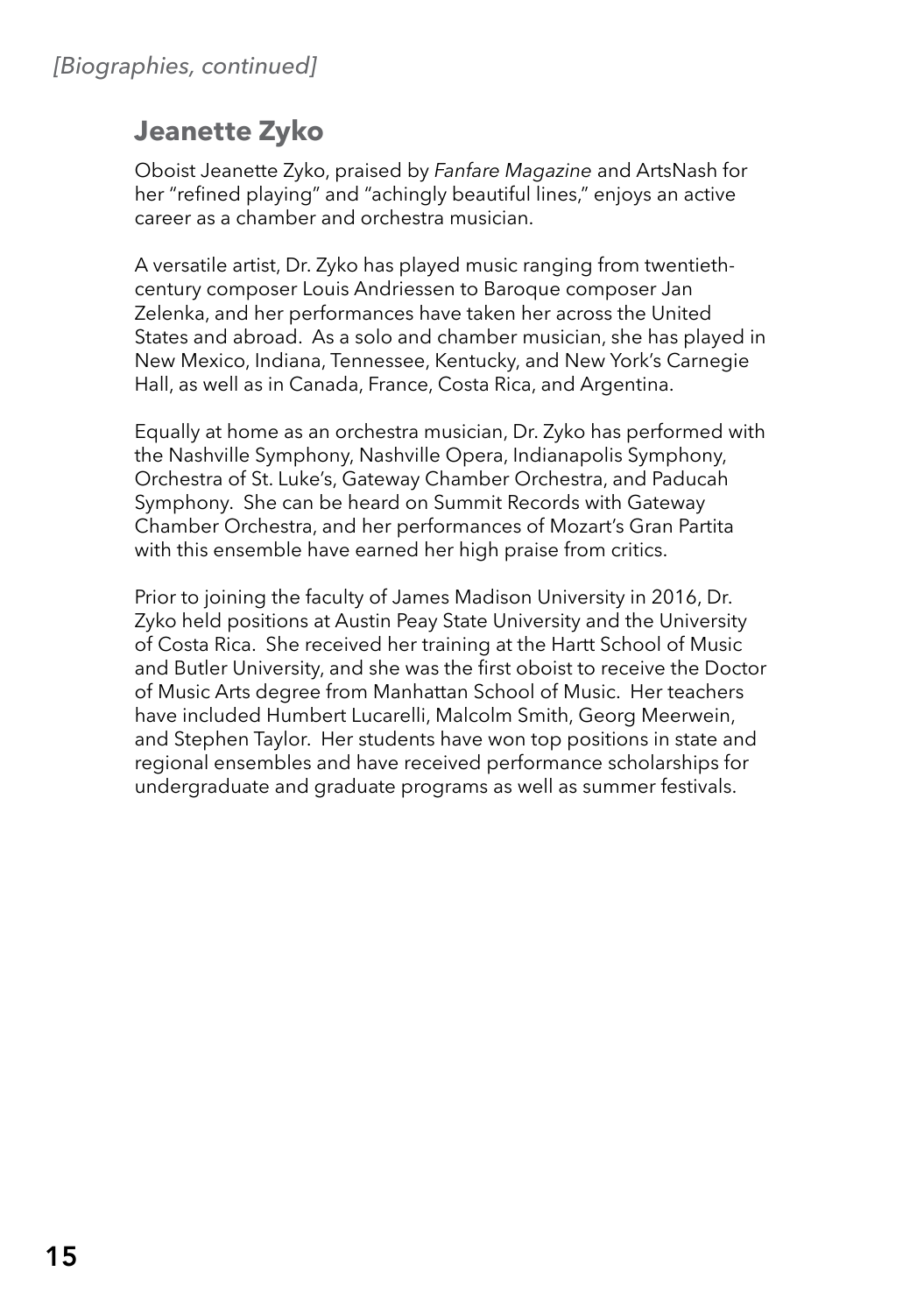#### **Jeremiah Padilla**

Jeremiah Padilla is finishing his DMA at James Madison University under the tutelage of Dr. Gabriel Dobner. He is currently serving as an adjunct instructor at James Madison University and Eastern Mennonite University. As a soloist, Jeremiah has performed piano concerti with the James Madison University Orchestra, the University of Memphis Symphony Orchestra, the Memphis Repertory Orchestra, and the Awit Pilipinas Youth Orchestra. As a collaborative pianist, he won the Outstanding Collaborative Lieder Pianist Award at AIMS in Graz, Austria in 2019. Jeremiah is an enthusiast of both solo and collaborative repertoire.

#### **Laurence Sherr**

Laurence Sherr is active as a composer of Holocaust remembrance music, lecturer on Holocaust music topics, producer of remembrance events, and Holocaust music educator. Performances and lectures have been given in the Czech Republic, Germany, Poland, England, Norway, Israel, Australia, New Zealand, and North America. His Music of Resistance and Survival Project features his *Sonata for Cello and Piano–Mir zaynen do!*, a composition that integrates Holocaust songs from the partisans, ghettos, and camps with newly composed material. The poetry of Holocaust survivor and Nobel laureate Nelly Sachs is featured in his compositions *Fugitive Footsteps* and *Flame Language*.

Dissemination of his work includes Music of Resistance and Survival events in Europe, Australasia, Israel, and the US; a Keynote Address and composition performances at the Recovering Forbidden Voices international conference in New Zealand; a lecture and performance at an international conference in Leeds, England; lectures and concerts in Prague; and a workshop on teaching music and the Holocaust at Yad Vashem in Jerusalem. His concert and educational activities in Germany, produced in collaboration with the children of the generation who persecuted his mother's family, led to reconciliation and healing. He developed the global-citizenship course Music and the Holocaust.

Dr. Sherr is Composer-in-Residence and Professor of Music at Kennesaw State University. He has been awarded numerous prizes, grants, and fellowships. International performances of his work have been given in Austria, Holland, Switzerland, Turkey, Japan, Canada, and Mexico, and CDs released by labels in Europe and the U.S. include his compositions.

ksuweb.kennesaw.edu/~lsherr/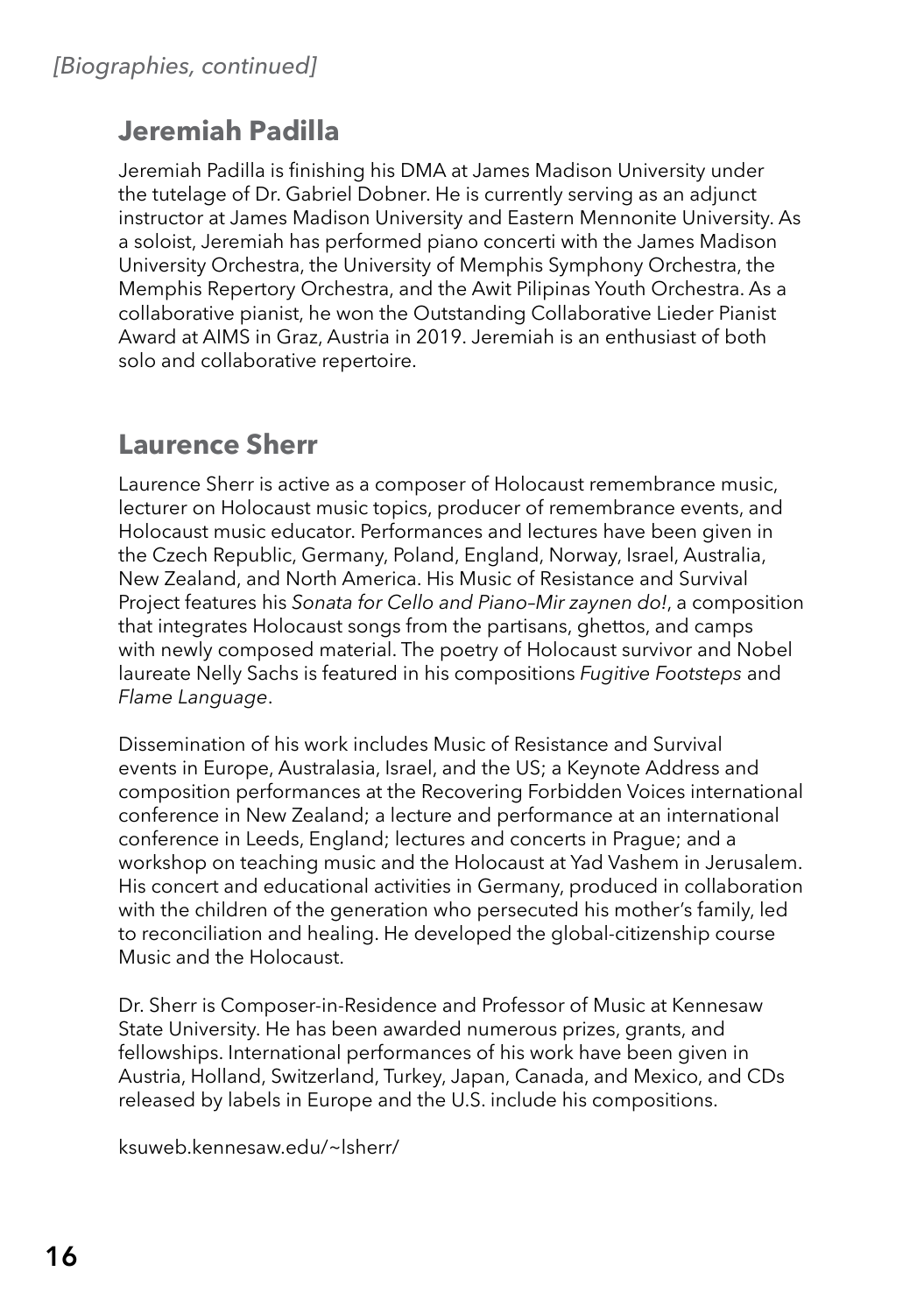#### **Adina Langer**

Adina Langer has served as the curator of the Museum of History and Holocaust Education (MHHE) at Kennesaw State University since 2015. A 2009 graduate of the Archives and Public History program at New York University, she has focused her career on interpreting traumatic historical events for diverse audiences while emphasizing the dignity and individuality of the people who experienced them. Langer also shares her experience through teaching in KSU's public history program and has publications in *History@Work*, *The Inclusive Historian's Handbook*, and *The Public Historian*, among others.

Beginning at the National 9/11 Memorial & Museum in New York City, Langer has curated more than eighteen exhibits ranging from permanent installations at the MHHE to panel-based traveling exhibits shown in venues from Kingston, New York, to Casablanca, Morocco. Langer brings a storytelling sensibility to her curatorial practice and emphasizes the human voice in exhibits, digital supplements, and public programs.

Conceived in partnership with Sheena Ramirez, with whom Langer has been collaborating artistically since their undergraduate *days* at Oberlin College, *Words, Music, Memory: (Re)presenting Voices of the Holocaust* is Langer's first exhibit to foreground the role of the arts in the commemorative process. Building on ideas explored in *Anne Frank in Translation* (Spring, 2021), *Words, Music, Memory* highlights the links along the chain of commemoration that connect the past and the present and generation to generation. Like translation, commemoration involves many individual roles and affirmative acts along its trajectory, from witness, to preservation, to interpretation, to performance to appreciation.

www.artiflection.com

#### **Lori Laitman**

Described by *Fanfare Magazine* as "one of the most talented and intriguing of living composers," Lori Laitman has composed multiple operas and choral works, and hundreds of songs, setting texts by classical and contemporary poets, including those who perished in the Holocaust. Her music has generated substantial critical acclaim. The Journal of Singing wrote "It is difficult to think of anyone before the public today who equals her exceptional gifts for embracing a poetic text and giving it new and deeper life through music." For more information, please visit artsongs.com.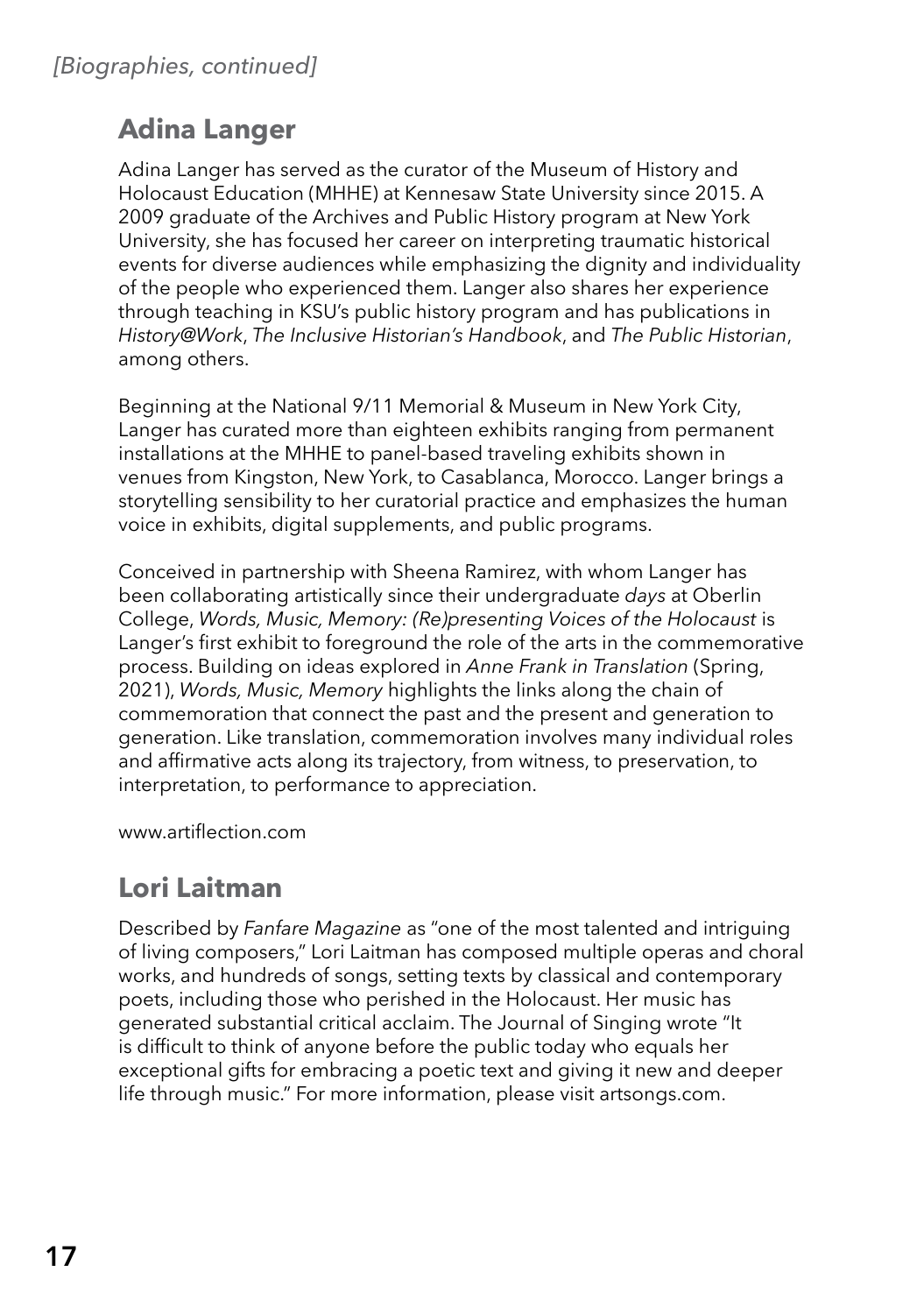### **Dr. Bobbie Bailey School of Music**

### **Name-A-Seat** in Morgan Concert Hall

The Bailey School of Music is offering friends and<br>patrons the opportunity to dedicate a seat in Morgan Concert Hall. Each dedicated seat will be permanently affixed with a plaque bearing your name, business name, or the name of someone you wish to honor.

Your contribution of \$1,000 per seat will immediately impact the programs of the Bailey School of Music and help to sustain the exceptional quality of music and live performances at KSU for years to come.

To make a donation or for more information, contact:

**Kelly Smith** ksmit738@kennesaw.edu 770-912-2988

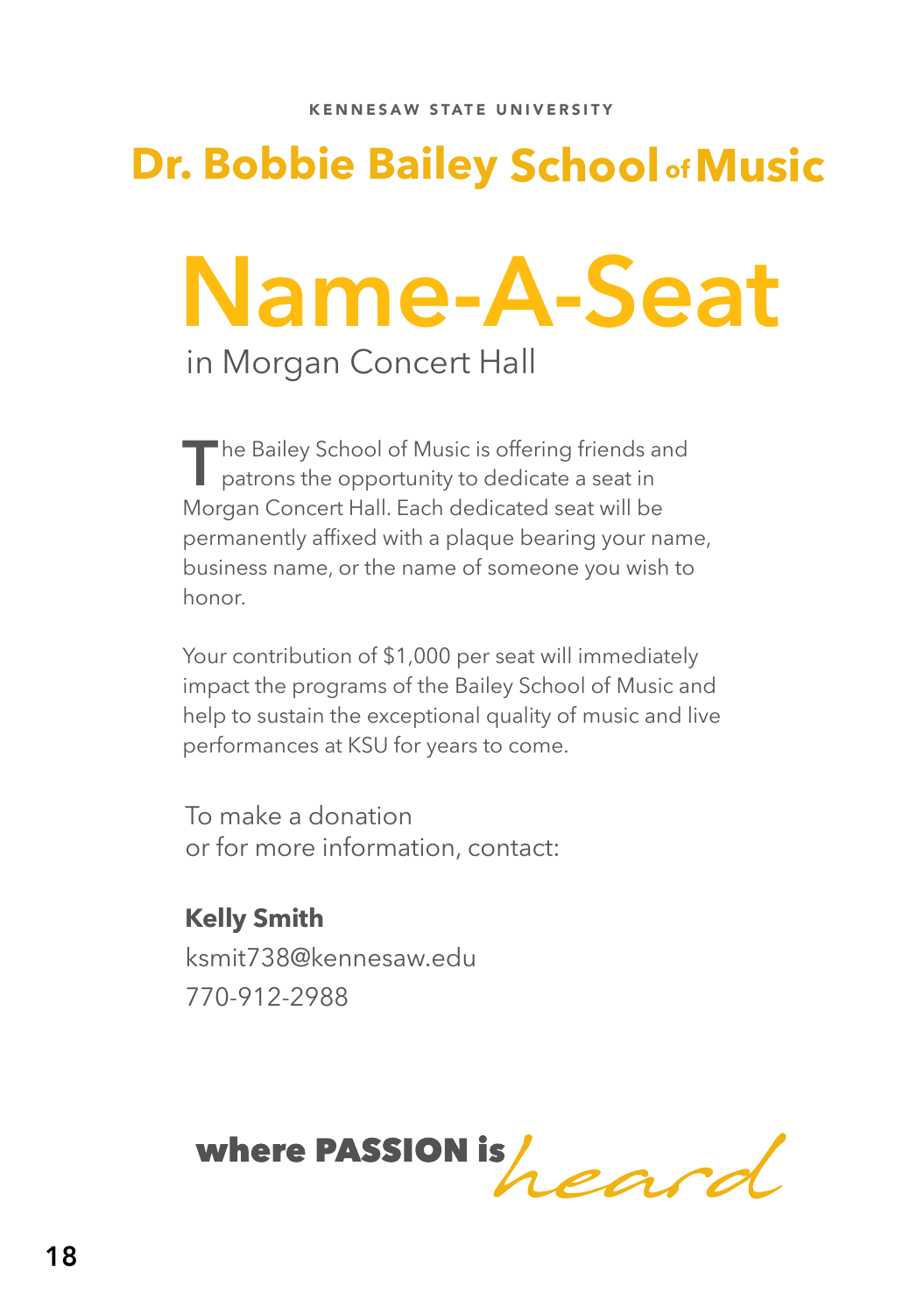# Support

### New! Become an ArtsKSU Member.



ArtsKSU Membership: Support ArtsKSU as a Founding Member, starting at only \$25. Enjoy a variety of benefits, including ticket discounts and free exchanges through 5/31/22, and an invitation to a Member-only event in Spring 2022. The first 100 ArtsKSU Founding Members will receive a special commemorative lapel pin indicating your support. Scan the QR Code to join!

**Scholarships:** Endow a scholarship and generate a named award in perpetuity, or contribute to an annual scholarship.

**Seat/Plaque Naming:** Name a seat in one of ArtKSU's many venues, or a plaque in the School of Art and Design.

**Program Support:** Give to the College of the Arts to enhance students' learning experiences.

#### Want to learn more?

 Contact Kelly Smith ksmit738@kennesaw.edu or call 470-578-3129

Want to give today? Visit community.kennesaw.edu/COTA